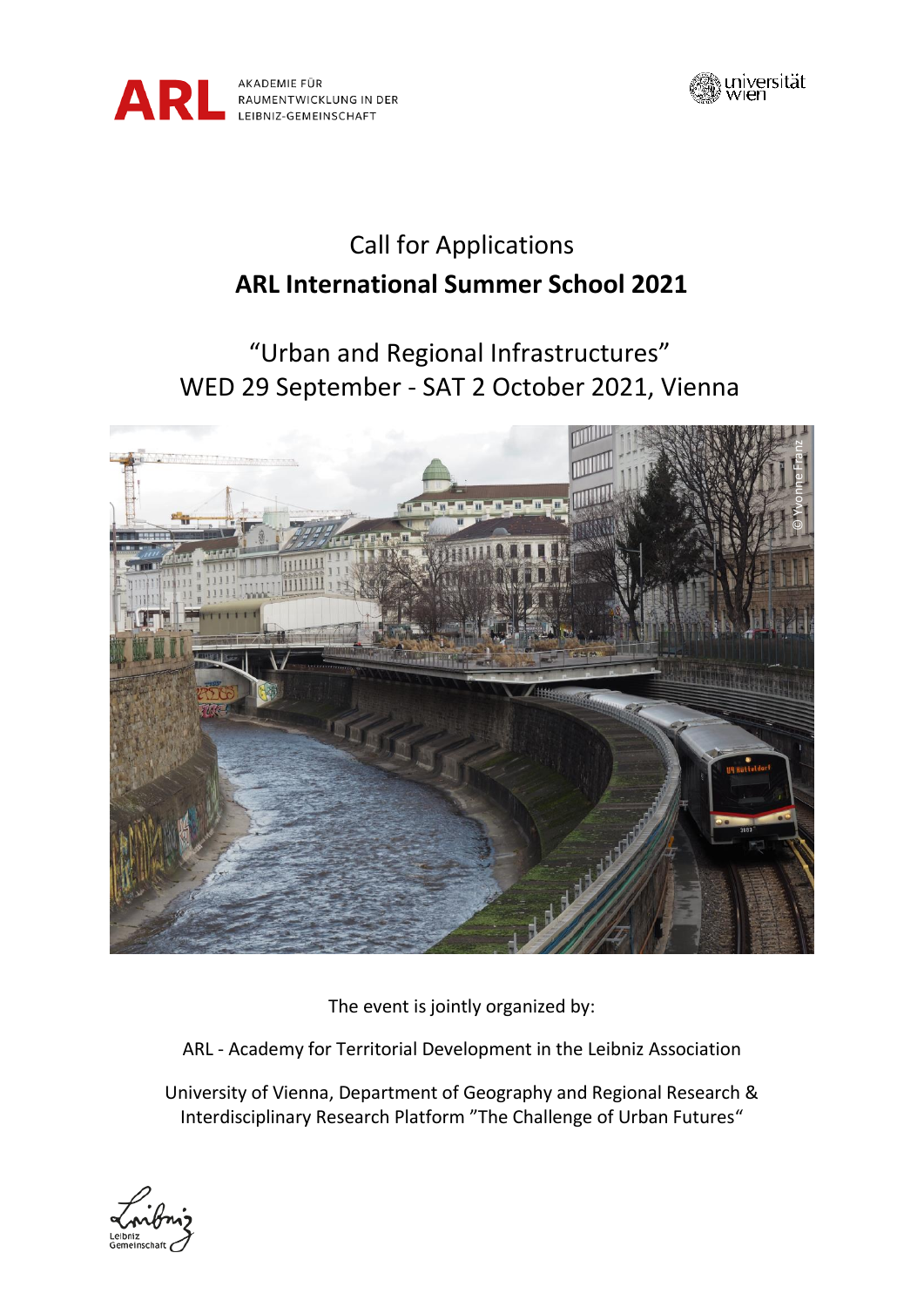



*The ARL – Academy for Territorial Development in the Leibniz Association in cooperation with the University of Vienna is inviting applications for the ARL International Summer School 2021 on "Urban and Regional Infrastructures", which will take place from Wed. 29 September to Sat. 2 October, 2021 in Vienna (the arrival is scheduled for 28 September 2021). Advanced master and doctoral students from all disciplines are invited to apply. The summer school will be held in English. The deadline for applications is 11th April 2021.*

## **THE ISSUE**

Infrastructure has regained interest in geography and planning studies in course of a global, interdisciplinary 'infrastructural turn' during the last two decades. The new systemic questions around infrastructure development and planning exceed well beyond engineering and technology issues of the former centuries and reach into social, political and economic spheres of debate. Global connectivity, mobility, digitalisation, urbanisation, energy demand, capitalist growth and crises attach their uneven trajectories to infrastructural networks and services. Through that, the development of urban and regional infrastructures may shape new geographies of inequality and re-negotiates standards of infrastructural provision – such as availability, accessibility, affordability, quality and variety. At the same time, normatively spoken, 'good' governance and development of infrastructure can be a key for sustainability oriented urban and regional planning as well as policy.

## **POTENTIAL CONTRIBUTIONS**

The ARL realizes its International Summer School 2021 in cooperation with the Department of Geography and Regional Research at the University of Vienna as a member of the UNIVIE Research Platform "The Challenge of Urban Futures". Participants will have the opportunity to discuss conceptual, methodological, and empirical contributions that explore urban and regional infrastructures with critical, spatial, as well as interdisciplinary perspectives. The presentations and discussions should deliver insight into selected facets of infrastructure planning and discourses, relate these to the role they may play in/for urban and regional development, and address their consequences for spatial planning and development strategies. Specifically, we invite – but do not limit – contributions from early career researchers who demonstrate a particular interest in:

- analysing social and technical infrastructure planning practices,
- governance and policy discourses, the politics of infrastructure,
- the role of public, private, and civic actors and their connections (public-private-partnerships),
- historical avenues, postcolonial and political economy perspectives,
- future trends, digitalisation, social, economic and technical innovations,
- collaborative practices as drivers for community-based economies/collaborative endeavours,
- arrival infrastructures.
- gender approaches to infrastructure provision and access,
- implications of the Covid-19 pandemic.

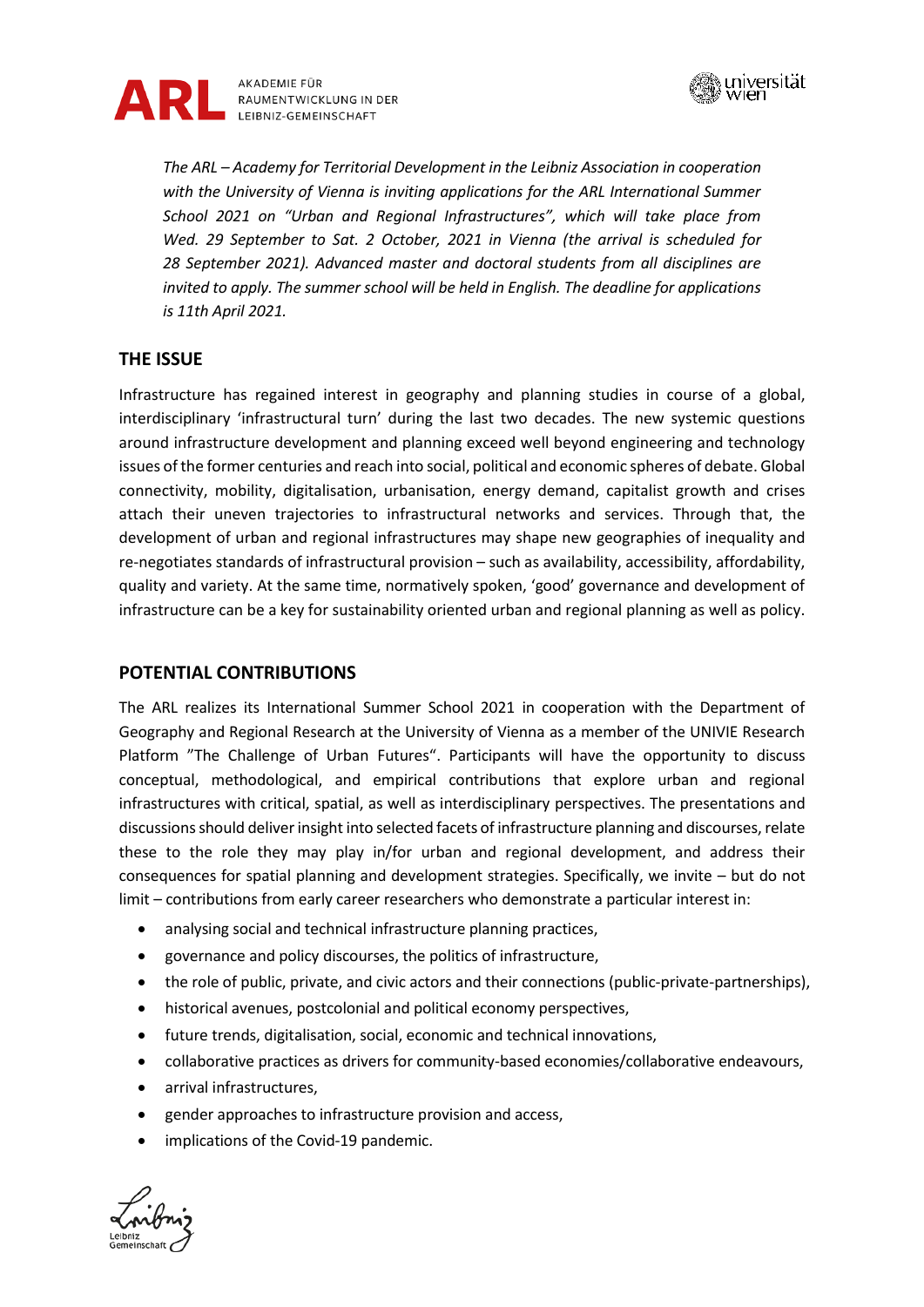



## **ABOUT THE ORGANISERS**



The **ARL – Academy for Territorial Development in the Leibniz Association** (Akademie für Raumentwicklung in der Leibniz-Gemeinschaft) is an independent, non-partisan institution for the spatial sciences under public law and is based in Hanover. As a Leibniz institution, it is funded jointly by the Federal Government and the federal states due to its supraregional significance and its work in the interest of national science policy. The ARL offers knowledge-based analysis and advice on current

sustainable spatial development issues. Complex social challenges require integrative and thus interdisciplinary and transdisciplinary perspectives. The specific working method of the ARL, which is transdisciplinary and network-based, allows for close collaboration and a wide-ranging exchange of ideas and knowledge between members of the academic community and planning practitioners. The ARL's network of eminent experts from science and practice carries out research and knowledge transfer activities within the Academy's joint working committees, thus offering important insights and findings for the future-oriented development of spatial structures and the political and planning measures necessary for shaping them. At the same time, this knowledge transfer adds value on multiple fronts: the coproduction of knowledge expands specialist and sectoral perspectives, advances innovation and enlightens the work of the contributors in their principal professional activities. Moreover, the ARL makes these insights and findings available to all interested parties as well as to stakeholders in politics and public administrations on an ongoing basis.

The **University of Vienna** is the oldest university in the German-speaking countries and considers itself an internationally competitive "global university" with 15 faculties providing academic research and education for around 89,000 students and workplace for about 10,000 employees. The ARL International Summer School 2021 will be held in cooperation with the **Department** 



**of Geography and Regional Research** at the Faculty of Earth Sciences, Geography and Astronomy and the interdisciplinary **Research Platform "The Challenge of Urban Futures"** at the University of Vienna.

#### **THE VENUE: University of Vienna**

The ARL International Summer School 2021 takes place at the campus of the University of Vienna. Most of the meeting rooms are located close to the central main building at Universitätsring 1, 1010 Vienna. All meeting places are mostly within walking distance; during our field trip we will use public transport.